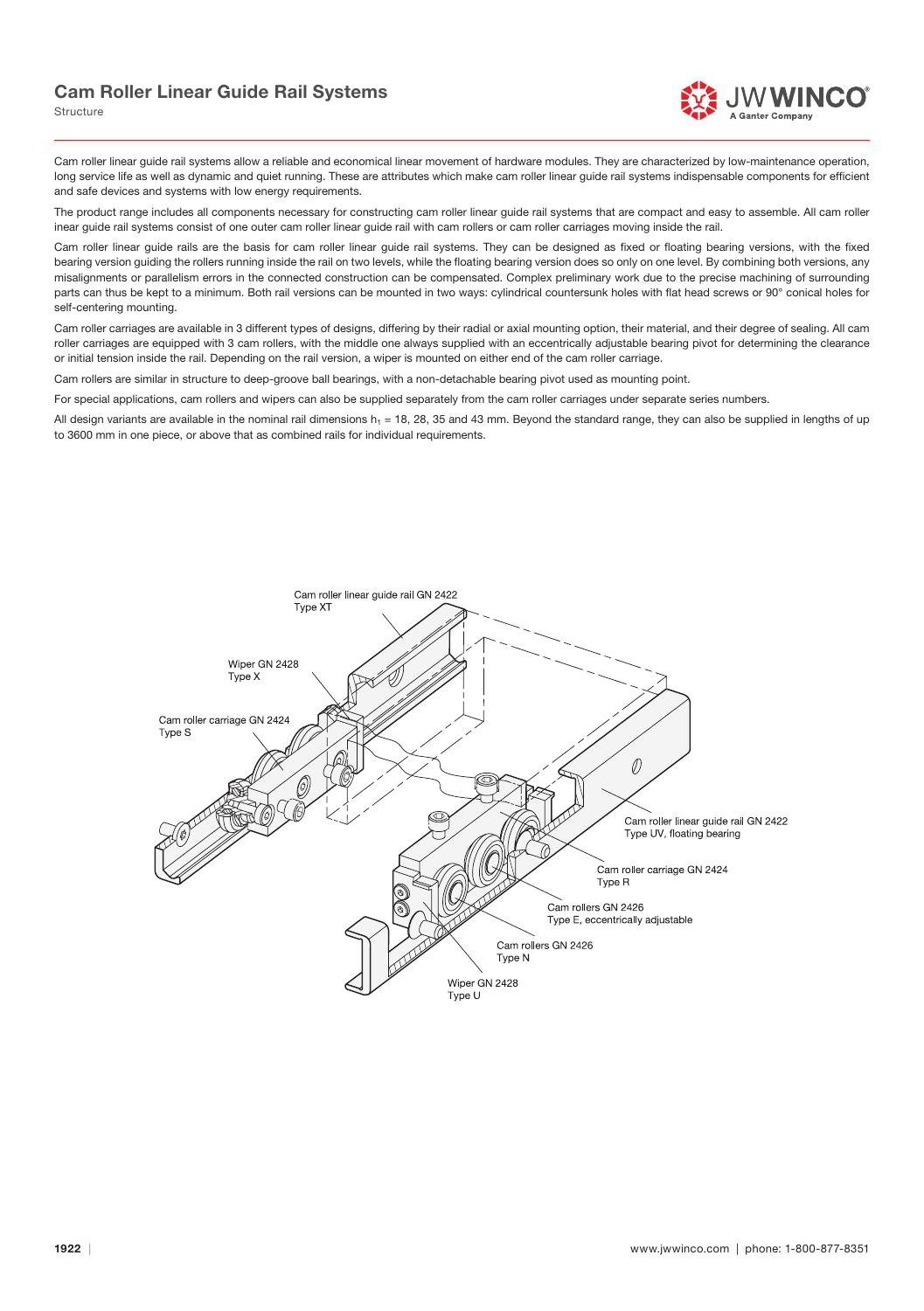## Cam Roller Linear Guide Rail Systems





 $\overline{31}$ 

To ensure maximum flexibility, cam roller linear guide rail systems are constructed from the components listed below. Depending on the requirements, the appropriate components can be supplied in the desired quantity. Because the cam roller linear guide rails and the cam roller carriages must be assembled separately in many applications, these items will be supplied unassembled and packed separately.

Upon request, fully pre-assembled cam roller linear guide rail systems consisting of GN 2422 cam roller linear guide rails and GN 2424 cam roller carriages are available.